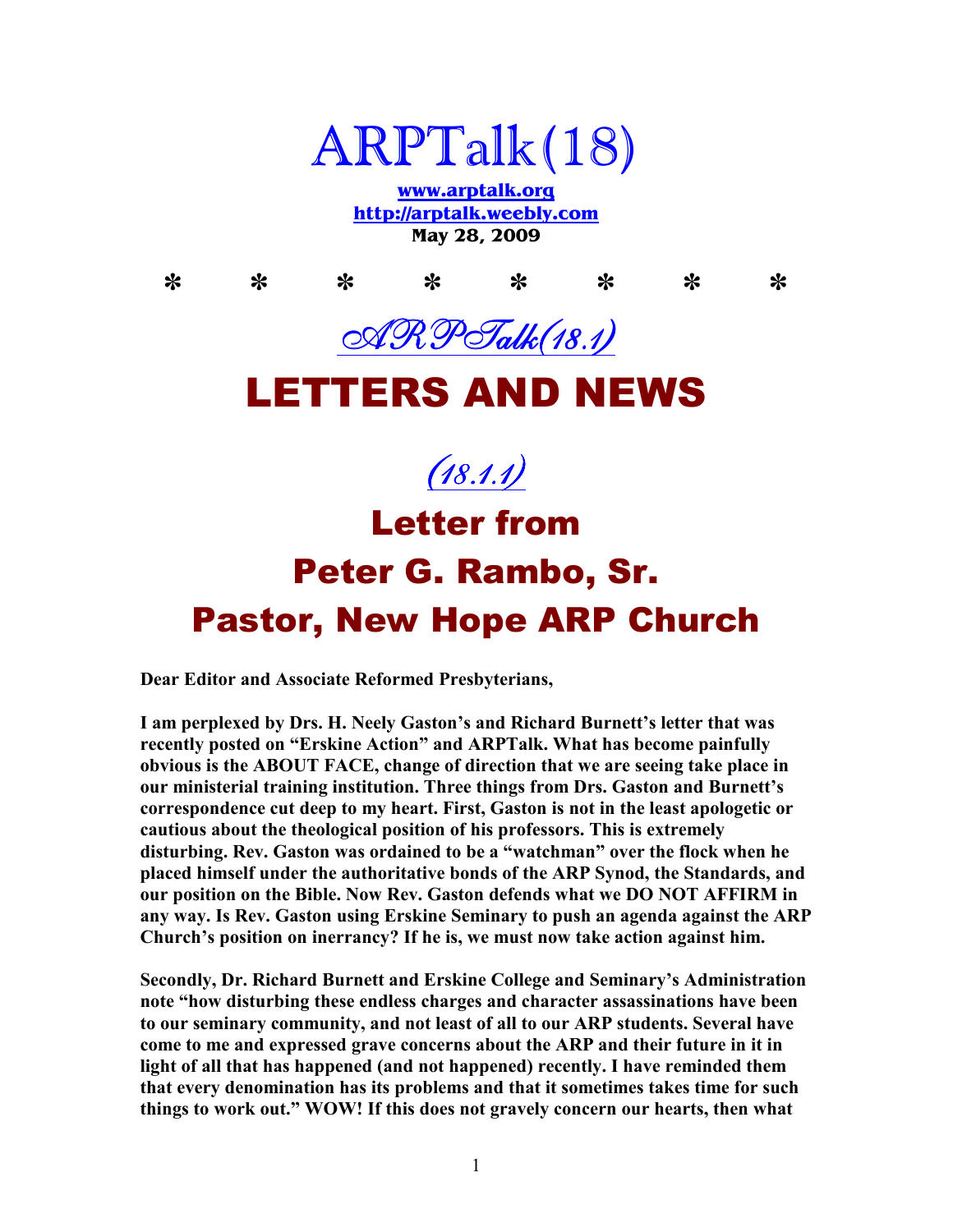**will? This letter indicates that because many within the ARP, who simply wish to hold Erskine College and Seminary accountable to our Standards and position on Biblical authority, ARP students have become concerned with the direction of their denomination. Either this is an admission that some Erskine Seminary's faculty is pushing our students away from our position on Biblical authority, or that ARP students will be ill-prepared to pass licensure and ordination exams. Beyond this, it certainly appears to be an assertion that the ARP will work out its problems with Biblical authority. Such an aggressive assertion of defiance against what the ARP values angers and disappoints me that our students—our future as a denomination—do not have men who can honestly and without disingenuousness submit to the Standards and position of inerrancy of the ARP Synod. Indeed, we have in Dr. Burnett a terrible role-model for our young men preparing for Biblical, gospel ministry.** 

**Thirdly, Dr. Burnett indicated that he has "not changed" his "views regarding Holy Scripture since being recruited' by Dr. John Carson and appearing before the Board of Trustees in the spring of 2002." Is Dr. Burnett saying that Dr. Carson betrayed his denomination, instead of promoting a firm foundation of biblical authority? Or, is Dr. Burnett trying to drag Dr. Carson's name—who advocates biblical inerrancy—into this argument. Again, whatever Dr. Burnett and Rev. Gaston are doing, this political dance needs to stop now. Erskine must firmly uphold the doctrinal Standards and spiritual prerogatives of the ARP Church and not the academic/ecclesiastical inclinations of a few who wish to unsettle the peace and purity of a solidly Evangelically Reformed denomination.** 

**Finally, should we interpret absence of Dr. Ruble and the Board of Trustees in such discussions as an affirmation that Erskine is moving in a left-ward direction?** 

**Fathers and Brothers in Christ, we need to clean up what has quickly become an untidy house. We need to pass the memorial for First Presbytery that calls for a Commission to investigate this mess. We also need to give that Commission full power to do whatever is necessary to restore Erskine Seminary to the ARP Church.** 

**In Christ,** 

**Peter G. Rambo, Sr.** 

Pastor, New Hope ARP Church, Blackstock, SC

**~Scroll down for the next article,** *ARPTalk(18.1.2)~*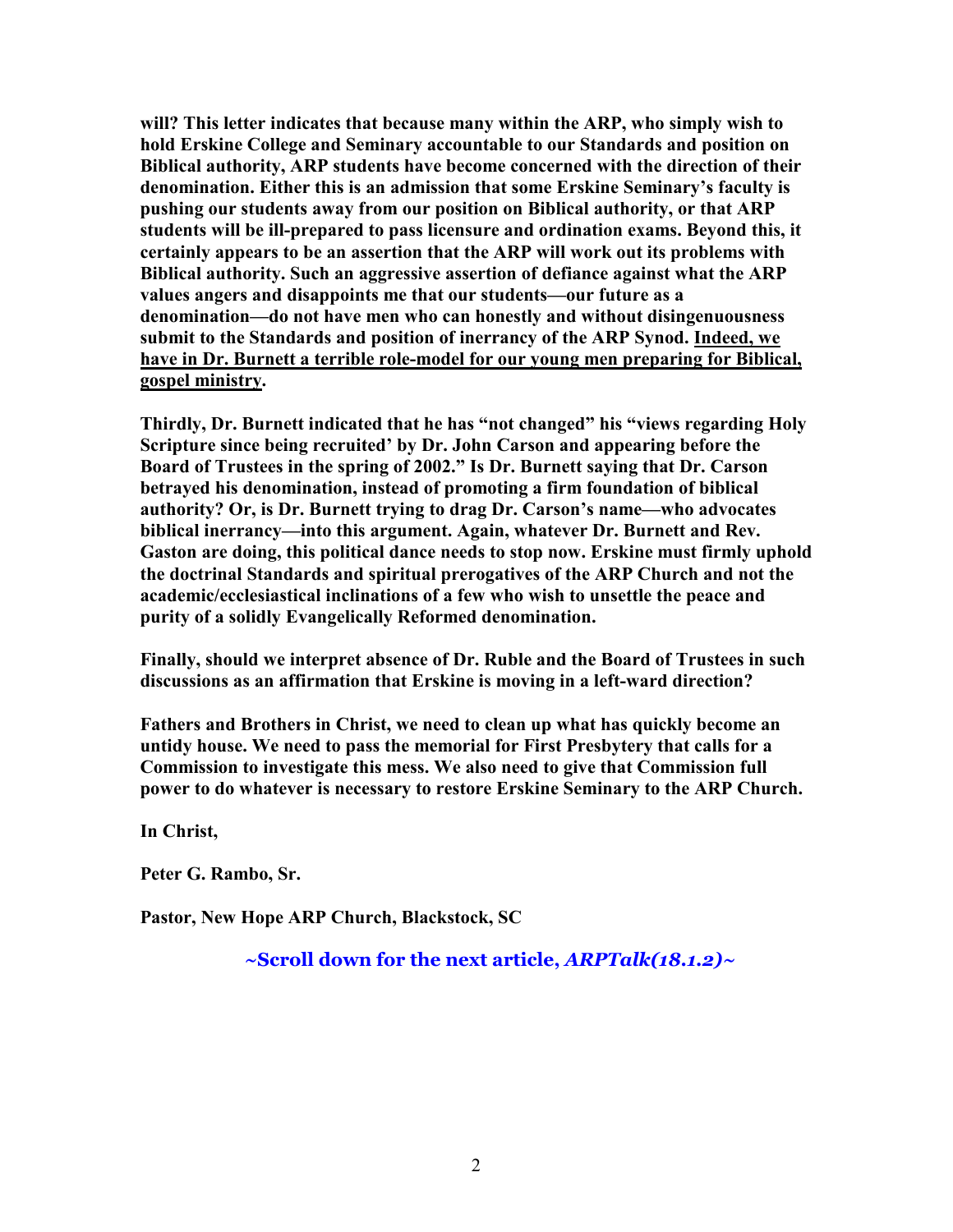$(18.1.2)$ 

## Letter from Erskine Alumnae Miss Tr**é Wylie**

**Editor's Comments: At Miss Wylie's request, the Editor has edited her letter. The two edits are obvious.** 

qqqqqq

**May 19, 2009** 

**Board of Trustees Erskine College Due West, SC 29639** 

**Dear members of the Board of Trustees:** 

**My name is Tiffany (Tre) Wylie. I am a graduate of Erskine College, class of 2003 with a Bachelor's of Arts in Social Studies and a Minor in Secondary Education. For the past four years, I have served [as an English teacher overseas]. During my tenure [overseas], I have earned a Master's degree in the field of Teaching English to Speakers of Other Languages (TESOL) from Azusa Pacific University. I returned home in February to have knee surgery. Since my return, I have heard disturbing rumors about Erskine from current students, fellow alumni, and others outside of the Erskine family. I am concerned about the direction of Erskine College if these rumors prove to be true. Below are some of the rumors that have come to my attention. These rumors, whether true or false, can damage the reputation of the school and should be investigated.** 

**1. There is a current attempt to change the mission statement of Erskine College in order to secularize Erskine College to increase student enrollment.** 

**2. There is a desire to separate Erskine College from the Associate Reformed Presbyterian Church and tradition.** 

**3. The Vice President of Enrollment is seeking to change the prospective student demographics to target and increase recruitment of more secular students and decrease recruitment of Christian students.** 

**4. There is an attempt to remove questions pertaining to faith or religious beliefs from the Presidential Scholarship interviews.** 

**5. There has been an active attempt by some in the administration to discourage students from attending the Due West A.R.P Church.**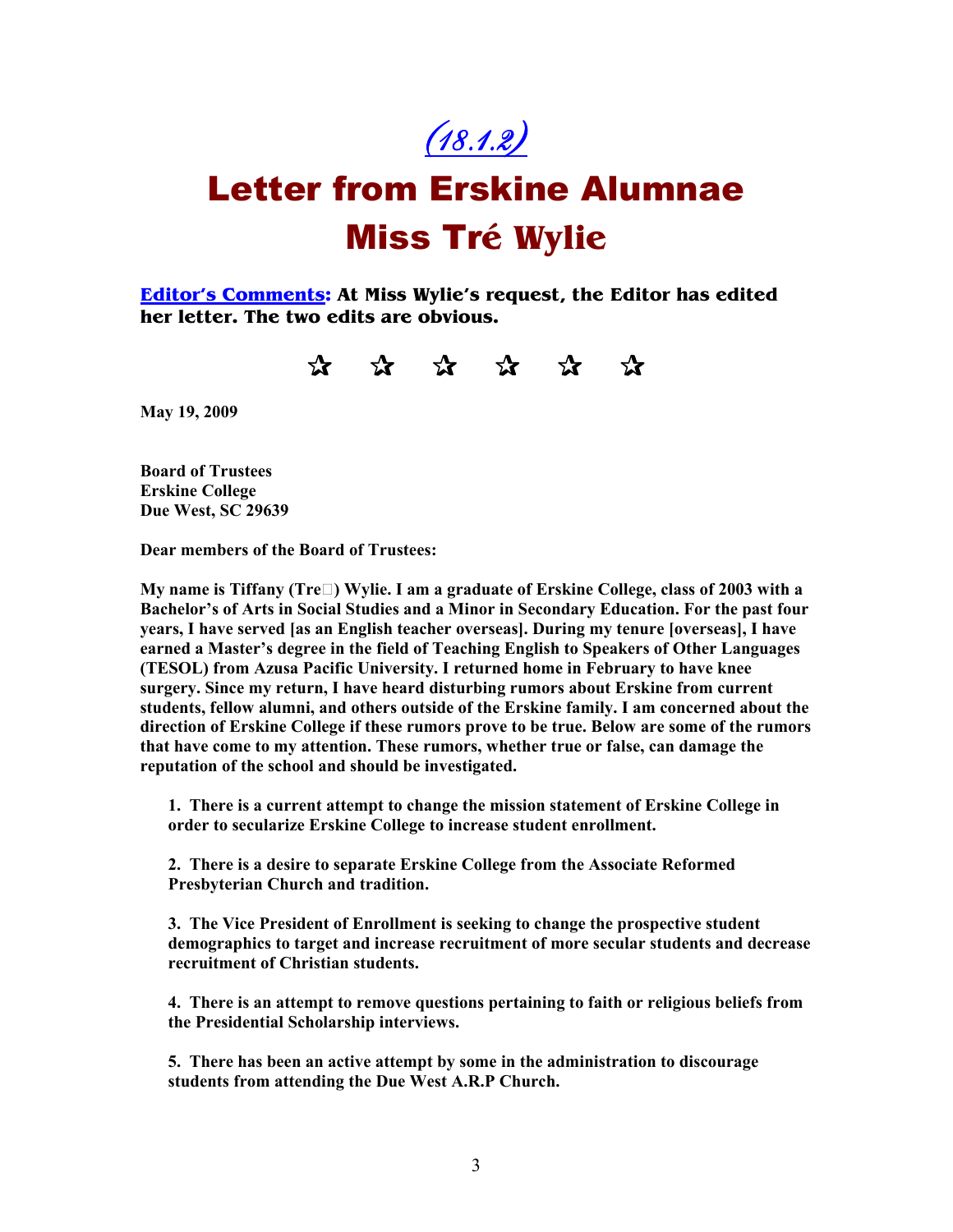**Erskine College, as a Christian institution, has an opportunity and responsibility to set itself apart from and counter the secularism and relativism that is pervasive in American culture today, particularly in higher education. According to the mission and purpose statements, all subjects should be taught from a Christian worldview. Students should learn how to incorporate their faith into their respective field of study, and should be taught how to recognize philosophies, ideologies, and religious beliefs that contradict Christianity to teach them how to counter these contradicting belief systems and live as salt and light among the nations. Students ought to be equipped for life-long ministry and service as servants of the Most High God, no matter what field they enter once they leave Erskine.** 

**Many current students have voiced their dismay with the failure of Erskine College to implement this mission statement. In his article, which appeared in** *The Mirror* **and** *ARP Talk***, entitled** *To the College of Laodicea***, Daniel Stephens comments,** 

**Here at Erskine we are hearing that we have money, admissions, and retention problems . . . students arrive with a perception of the college that is not accurate at all. Once they find out that Erskine is, in reality, quite different from what they were sold on, they become dissatisfied and frustrated. Some feel lied to, some let down, some attempt to change the institution to what they were originally told it was. If this scenario was the fault of the students, we should expect to see just a couple leave each semester of their freshmen year. However, this is not the case as we all know. The students are not mistaken, they are deceived.** 

**This is an alarming statement as to the portrayal of Erskine College. Prospective students are told that Erskine is a Christian college and that they will receive faith-based education centered on the person of Jesus Christ. However, according to current students, this is not completely true. The fact that current students have begun in various ways to voice their concerns and opinions about the present status of Erskine College must give everyone reason to question the direction and goals of the current administration. On Saturday, April 25, students organized themselves and proceeded to carry out what has been coined a "Moonlight Revolution". Students, using Martin Luther's** *95 Thesis* **as their inspiration, used sidewalk chalk to write their complaints and opinions about Erskine College and its administration on the sidewalks of the campus. The following is a list of student complaints that I find relevant and disturbing:** 

- **The administration refuses to integrate faith and learning**
- **Dr. Ruble is not willing to take any strong theological positions**
- **The Admissions Office tries to compete head-to-head with larger secular schools like Furman rather than implementing and selling the mission of Erskine as a distinctively Christian liberal arts college**
- **The ARP Church does not support Christian students by demanding accountability of Erskine's leadership**
- **Question: Why does the Admissions Office discourage any talk about Christ with prospective students?**
- **Why is the Bible ignored at Erskine?**
- **Where's the focus on Christ? Please fulfill the mission statement.**
- **We want actual integration of Faith and Education.**
- **If you care, please PRAY FOR ERSKINE.**
- **What happened to Gospel driven at EC?**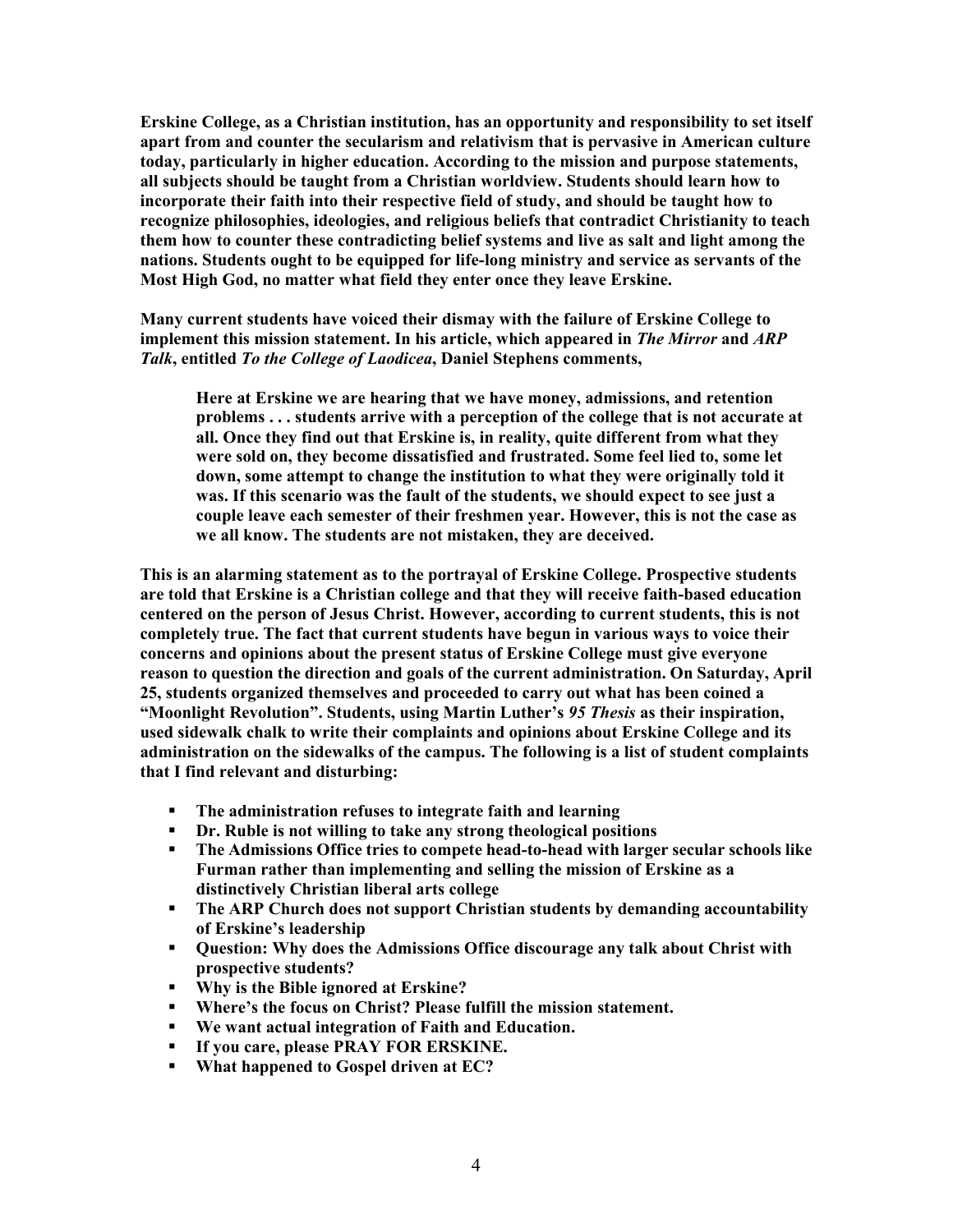**These complaints are an attempt by concerned students to request those in leadership to fulfill their duty as** *servant-leaders* **of the college. Christian students are demanding that their leaders provide a Christ-centered education and solid Christian leadership. These students are demanding that their leaders be held accountable to the mission and purpose statements of Erskine College by the Board of Trustees and the Synod. They want what they were told they would get when they made the decision to attend Erskine College. I as an alumna of Erskine College also want accountability and desire that Erskine integrate faith and learning as stated in the mission and purpose statements.** 

**My purpose in drafting this letter is to humbly request that the Board of Trustees and the Synod investigate the rumors and complaints that I have listed and to examine the total program of Erskine College and the use of its resources in all areas of its mission. What is Erskine College currently doing in the field of Christian higher education? Are students presented with Christ and the Christian viewpoint? Are students learning tangible ways to live their lives in right relation to God and man? Is the current direction of Erskine College a direct reflection and extension of the leadership of the Associate Reformed Presbyterian Church? What can be done to assure that Erskine College implements its mission and purpose statements? What change is needed? Are the members of the Synod, the Board of Trustees, and the Board of Directors willing to do what is necessary to ensure that Erskine College is what it claims to be – Christ centered?** 

**In Christ through faith,** 

**Tiffany Wylie** 

**cc: Members of the Synod** 

**~Scroll down for the next article,** *ARPTalk(18.1.3)~*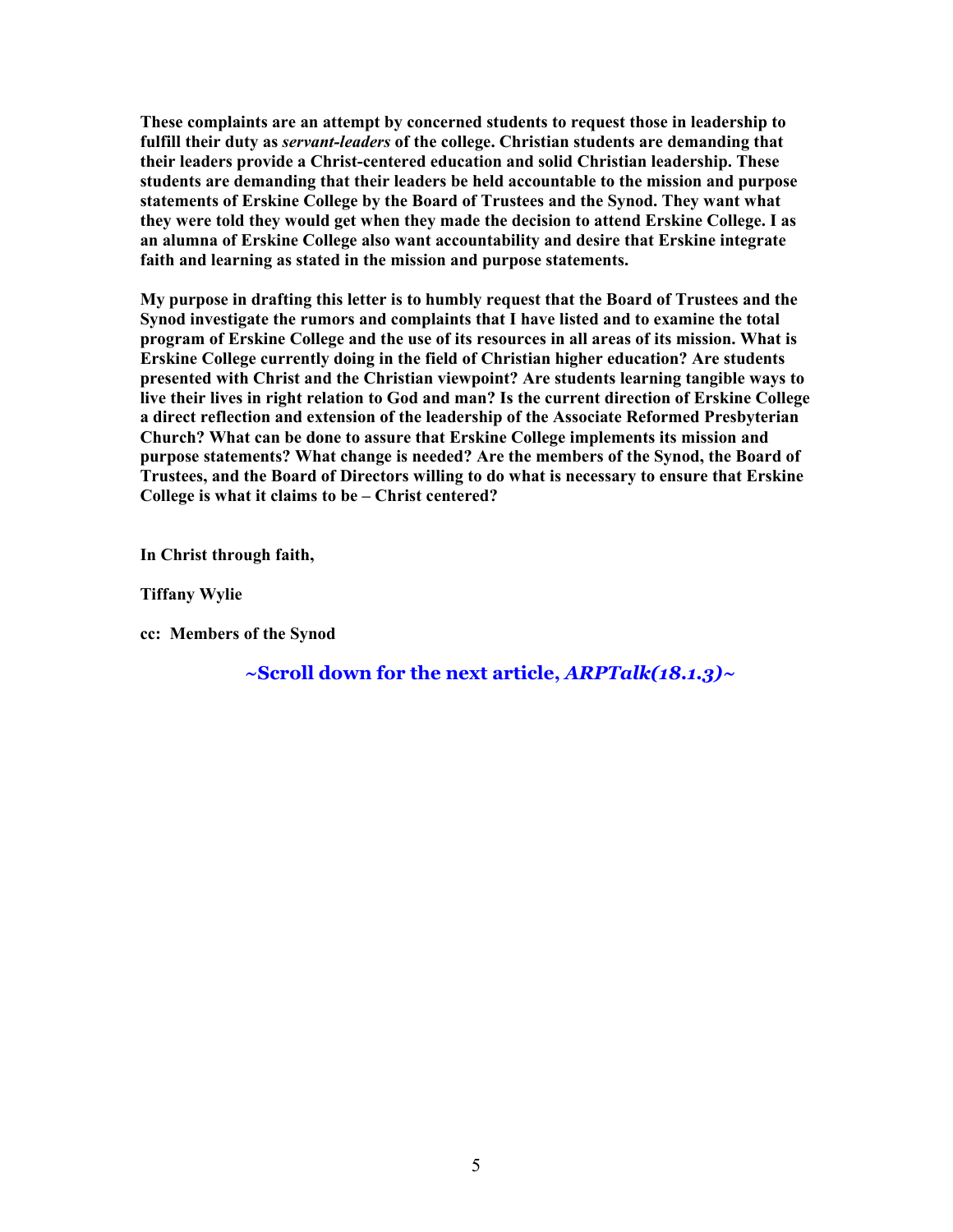## (18.1.3)

## Letter from Erskine Alumnus Mr. Daniel Wells in Response to Mr. Carey Whitman's Remarks on "Erskine Action"

**Editor's Comments: Below is a letter from Mr. Daniel Wells. Mr. Wells is responding to a letter by Mr. Carey Whitman that is posted on the blog-site of Erskine Theological Seminary. Mr. Whitman's letter may be found at "Erskine Action" (http://seminary.erskine.edu/blog). A quick perusal of Mr. Wells' letter reveals that he has read a great deal in the writings of Karl Barth.** 



**A Response to Carey Whitman By Daniel F. Wells** 

**It certainly comes as a shock to me that I am writing in** *ARPTalk* **after I have expressed my displeasure with some of Dr. Wilson's methods of communication to the ARP Church.<sup>1</sup> Yet, I would like to thank my good friend for allowing me this venue to respond to Carey Whitman's recent blog post over at "Erskine Action" (the official blog site of Erskine Theological Seminary)<sup>2</sup> especially since I may articulate matters in a different matter than Dr. Wilson at points.** 

 $\overline{a}$ <sup>1</sup> Cf. Daniel F. Wells, "What's the Deal with Erskine College," n.p. [cited May 21 2009]. Online: http://cosmicchrist.blogspot.com/2009/05/whats-deal-with-erskine-college.html. <sup>2</sup> Cf. Carey Whitman, "Karl Barth and my Erskine Seminary Experience," n.p. [cited May 21 2009]. Online: http://seminary.erskine.edu/blog/?p=142. Interestingly, Mr. Whitman refers to me as an "RTS student" and not according to my name. I would have preferred to be named since the seminary in which I am enrolled has nothing to do with these matters. In addition, Mr. Whitman noted how I accused Barth of being a "Universalist or a crypto-Universalist." Actually, I noted that G.C. Berkouwer made such an accusation more than 50 years ago. In addition, I do not believe my original article, "A Seminarian's Perspective on Karl Barth, Universalism, and the ARP Church," in *ARPTalk 13* made any accusations concerning Dr. Burnett, Dr. Bush, Neely Gaston, or ETS as a whole. My purpose in writing was only to demonstrate the theological implications of a Barthian trajectory. Mr. Whitman wrote in a comment under his blog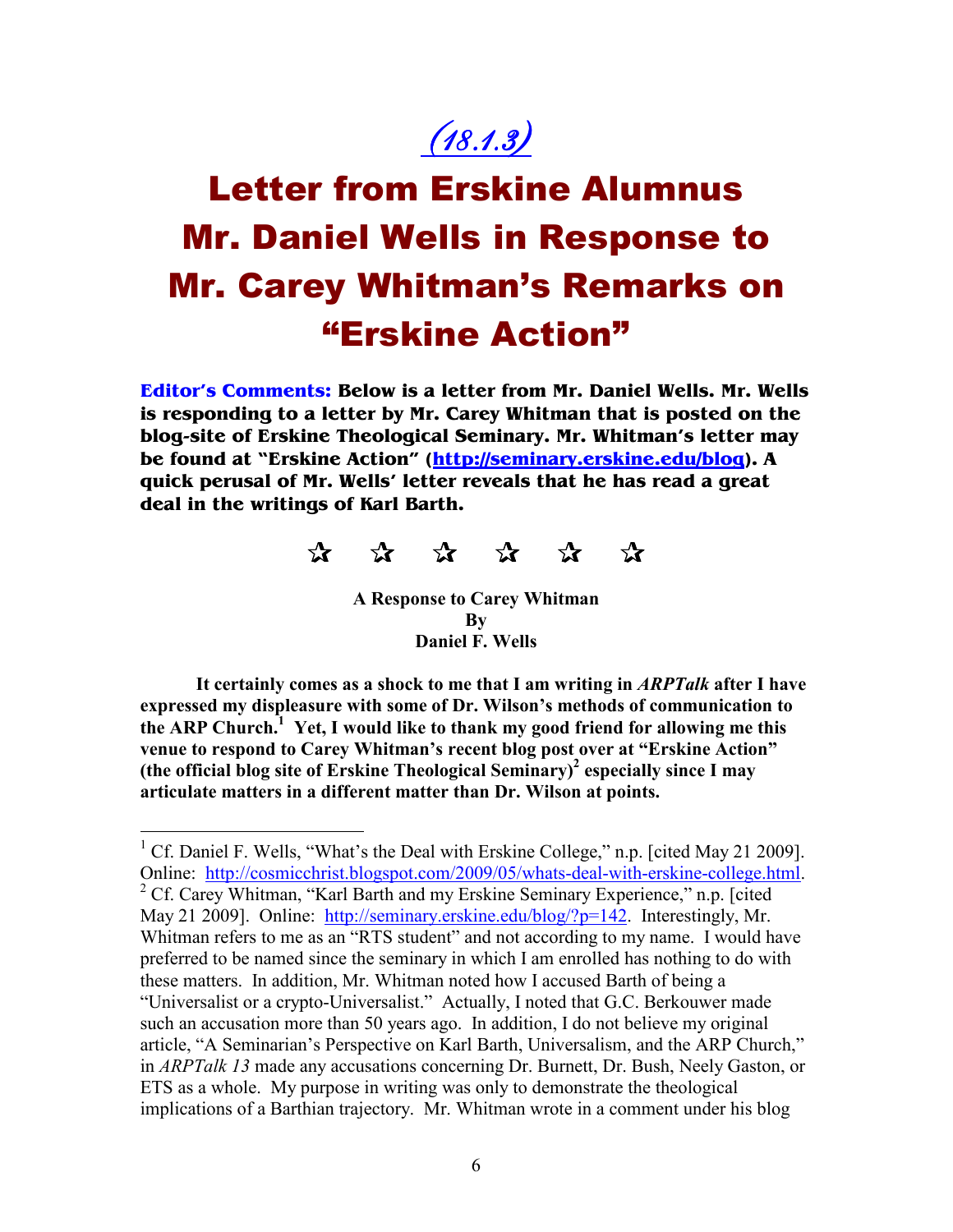**Let me begin by saying how I was intrigued to see Erskine Theological Seminary having two students (Carey Whitman and Jacob Thielman) write on the seminary's blog from two differing perspectives regarding Barth. My intention here is not to interact with Mr. Thielman (though we have gone back and forth in the comments section under his blog post), but I must admit my initial puzzlement. Anyone reading Mr. Thielman would speculate, "Okay. Perhaps some professors are promoting a Barthian trajectory and obviously some students are latching onto it." Yet, Mr. Whitman's writing leads us to the conclusion that Barth is a hard person to find at ETS. I am certainly not suggesting that either of these Christian men is being deceptive, but they are offering markedly different pictures of the ARPC's seminary.** 

 **Even if Mr. Thielman didn't reveal his theological leanings, for Mr. Whitman to say, "It is possible, likely even, to attend Erskine and leave knowing Barth in name only," is equally peculiar since Rev. Mark Wright has given his own testimony of a professor being uncritical of controversial aspects of Barth's theology. I am not claiming that Rev. Wright's testimony is definitive, but it does make Mr. Whitman's testimony quite bewildering! If Barth is hard to run across in a typical M.Div program at an evangelical seminary (even for critical reflection) I would believe such would constitute ETS as being "on the verge of creating an antiintellectual atmosphere which will stifle responsible scholarly inquiry within the ARP Church," rather than demanding confessional accountability to the ARPC's rejection of neo-orthodoxy.<sup>3</sup>** 

 **Mr. Whitman's analogy of Schleiermacher versus Barth is also left me confused (mainly with its logic). After admitting that he had much dialogue (involving criticism, obviously) with the father of modern liberal theology, Mr. Whitman states, "Suppose I were to clamor about stating that Erskine Seminary is under the influence of liberalism because Schleiermacher is taught? That would be analogous to the outcry of the alleged Barthian influence." However, Mr. Whitman doesn't quite understand what Rev. Wilson, Rev. Wright, and many others are "clamoring." Their argument is not that Barth is being taught but rather that Barth is being taught enthusiastically and uncritically and from a stance that is in tension with the position of the ARP Church on Scripture and revelation. Perhaps Mr. Whitman didn't articulate himself as clearly as he would have liked to, but in taking his statements at face value I would have to conclude that his reasoning is off the mark here. I'm glad he would be concerned "if Barth or Berkhof or anyone else were being taught uncritically," but the point being made by Dr. Wilson and others is that all thinkers need to be critiqued according to the theological tradition of the ARPC.<sup>4</sup>**

 $\overline{a}$ 

post to me that such is necessary to do before making accusations. I feel that I did do such a thing. I only wish my piece had been read more carefully.

<sup>&</sup>lt;sup>3</sup> As a Bible & Religion and Philosophy double major at Erskine College, I experienced plenty of interaction with Barth. Even my "Philosophy of Religion" class with Dr. David Reiter discussed Barth's view of Scripture as compared to an evangelical viewpoint.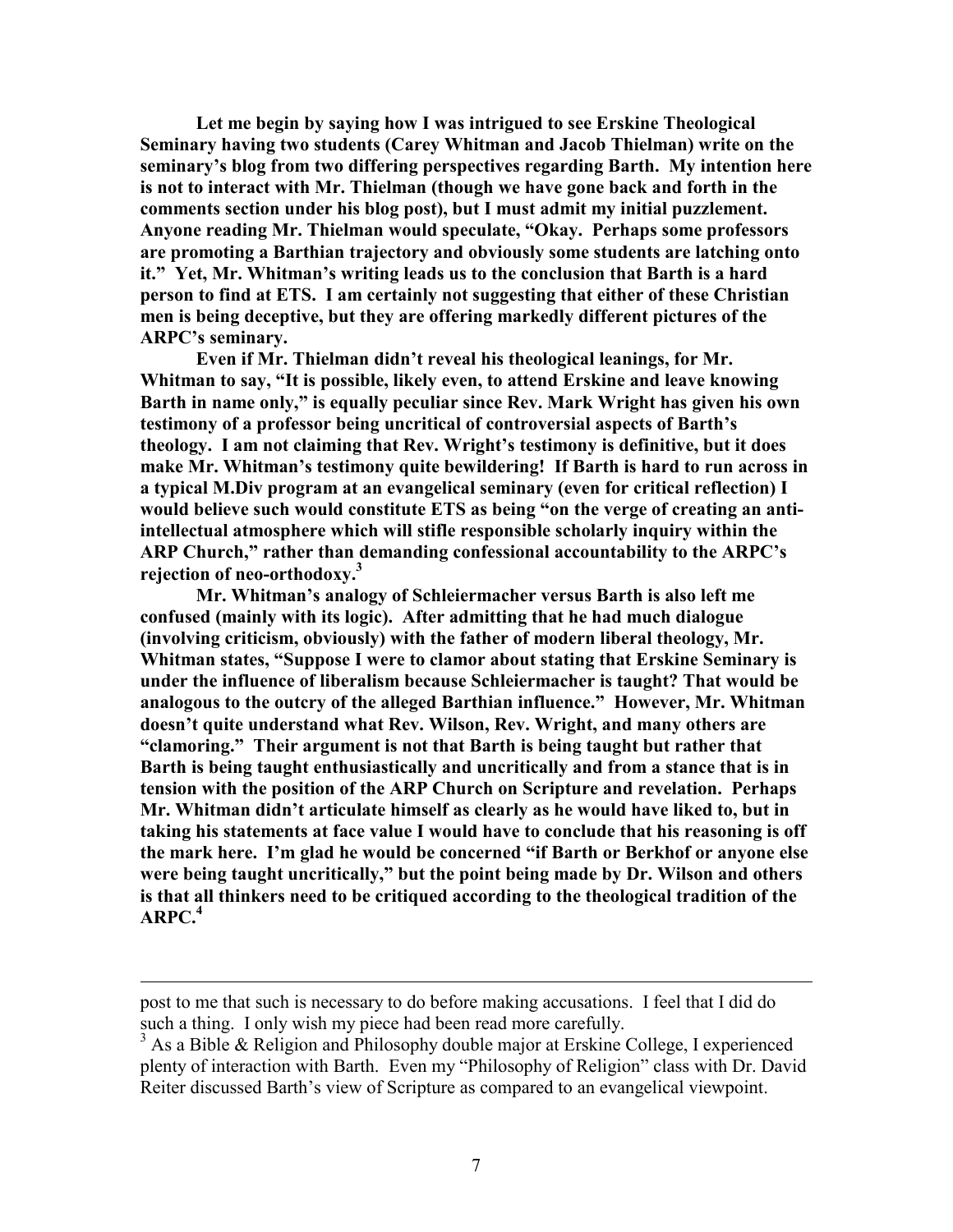**In citing Wikipedia as his main source on Karl Barth since Mr. Whitman admits "complete ignorance" concerning the man, it is implied that since Barth opposed liberalism he must be a friend to conservatives and is not "heresy." I admit that Barth does not go as far as typical mainline Protestant liberalism on many points. eo-orthodoxy is closer to evangelical notions of Scripture than much of liberal theology in that Barth and his followers still want to talk about special revelation and the centrality of Jesus Christ. However, the issue with ETS and Barth is the confessional identity of the ARPC. At a host of points (his view of Scripture and revelation, his implicit universalism, his rejection of infant baptism, his rejection of the Westminster concept of election and predestination, his rejection of general revelation, and so on) Barth's theology stands in dramatic and irreconcilable tension with the confessional standards of the ARP Church. Since the ARPC has decisively rejected Barthianism and neo-orthodoxy, it needs to be examined whether certain professors and/or administrators teach and approve such a thing (including Barth's rejection of evangelical inerrancy). Since I myself am ignorant of the particular beliefs of some of these individuals in question, I would like to know if they are trichotomistic or whether they are more nuanced in terms of the theological landscape concerning the doctrine of Scripture.<sup>5</sup>**

 **Finally, I would encourage Mr. Whitman to find the time (if he is able) to explore more of these issues. There is no shortage of evangelical literature on the subject.<sup>6</sup> And as a note to the ARP Synod, I think one issue that Rev. Wilson has not brought up that would be helpful for a study committee to look at regarding Barth's theology is the contemporary Barthian influence in the so-called "Emergent Church" movement. In reading Rob Bell's three books this last year I have constantly thought "Barth" when examining Bell's hermeneutic.** 

 **As a concluding thought, does Mr. Whitman or anyone else in the ARPC really want anyone in leadership or employment in any of our denominational agencies or behind an ARPC pulpit to echo with Barth, "[B]ut the vulnerability of the Bible, i.e., its capacity for error, also extends to its religious or theological content…There are obvious and overlapping contradictions –e.g., between the Law and the prophets, between John and the Synoptists, between Paul and James"?<sup>7</sup> I sure hope not.** 

 $\overline{a}$ 

 $<sup>5</sup>$  By "trichotomistic" I mean the notion that Barth is the "third way" that is opposed to</sup> both fundamentalist biblicism and liberalism. In my interaction so far with Mr. Thielman, I have pointed out that a more nuanced perspective would examine a fourth option, the Westminsterian/Calvinian doctrine of Scripture as articulated by J. Gresham Machen, Geerhardus Vos, John Murray, and Cornelius Van Til (which rejects fundamentalism, liberalism, neo-orthodoxy, yet affirms inerrancy). Current proponents of this perspective today would include J.I. Packer, G.K. Beale, and the ARPC's own Sinclair Ferguson.

<sup>&</sup>lt;sup>6</sup> Cf. G.K. Beale, *The Erosion of Inerrancy in Evangelicalism: Responding to New Challenges to Biblical Authority* (Wheaton: Crossway, 2008); Harvie M. Conn, *Inerrancy and Hermeneutic: A Tradition, a Challenge, a Debate*, ed. (Grand Rapids: Baker, 1988).

<sup>7</sup> Barth, *Church Dogmatics*, 1.2, 509.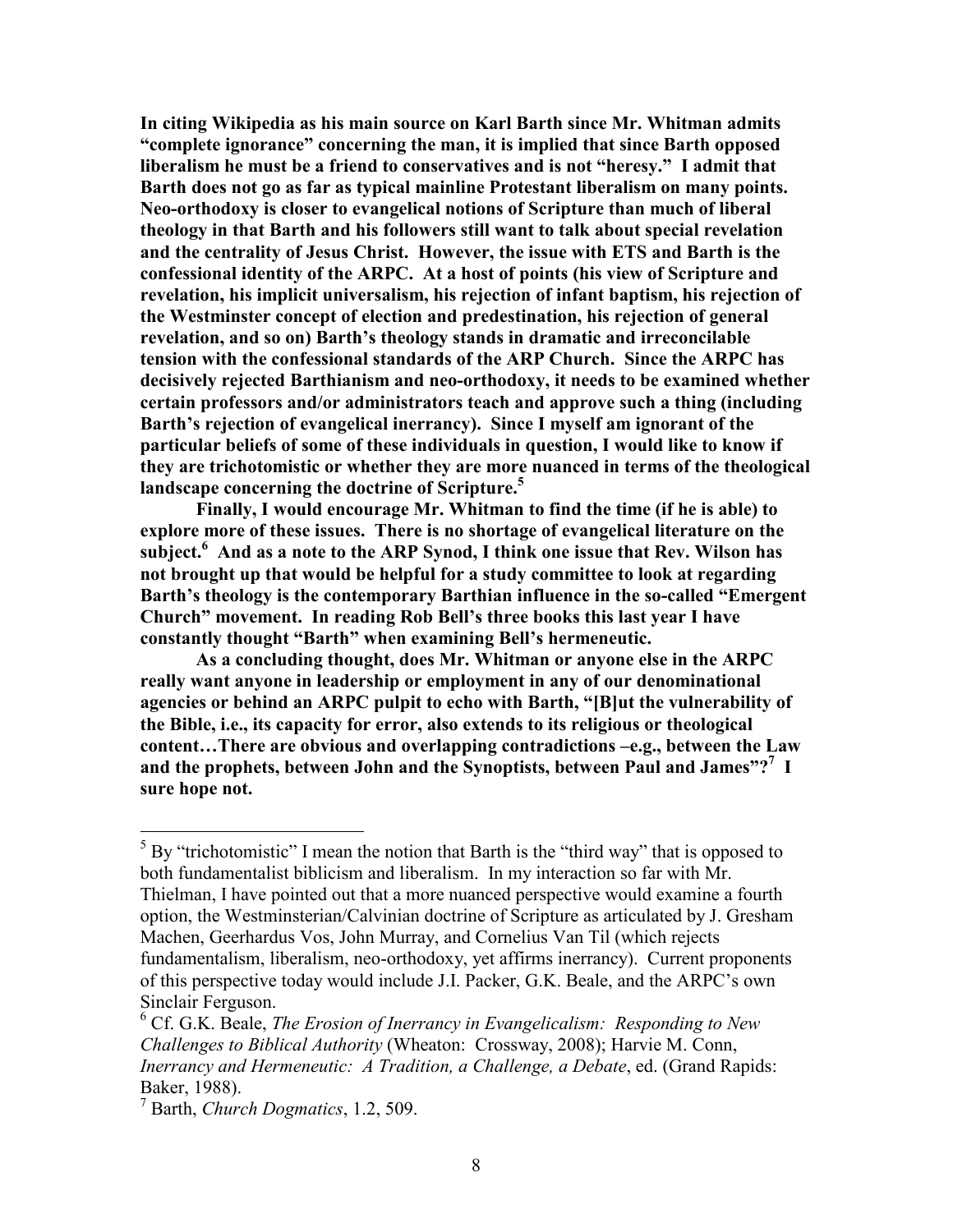**Once again, are these the Barthian sentiments we wish to hear in the pulpits and courts of our Church? The following are the words of Karl Barth:** 

**"The men whom we hear as witnesses speak as fallible, erring men like ourselves. What they say, and what we read as their word, can of itself lay claim to be the Word of God, but never sustain that claim." - CD, I.2, 507** 

**"For within certain limits and therefore relatively they [biblical writers] are all vulnerable and therefore capable of error even in respect of religion and theology." - CD, 1.2, 510** 

**"The prophets and apostles as such, even in their office, even in their function as witnesses, even in the act of writing down their witnesses, were real, historical men as we are, and therefore sinful in their action, and capable and actually guilty of error in their spoken and written word...To the bold postulate, that if their [biblical writers'] word is to be the Word of God they must be inerrant in every word, we oppose the even bolder assertion, that according to the scriptural witness about man, which applies to them too, they can be at fault in any word, and have been at fault in every word, and yet according to the same scriptural witness, being justified and sanctified by grace alone, they have still spoken the Word of God in their fallible and erring human word." - CD, I.2, 529-530**

**"If God was not ashamed of the fallibility of all human words of the Bible, of their historical and scientific inaccuracies, their theological contradictions, the uncertainty of their tradition, and, above all, their Judaism, but adopted and made use of these expressions in all their fallibility, we do not need to be ashamed when He wills to renew it to us in all its fallibility as witness, and at is mere self-will and disobedience to try to find some infallible elements in the Bible. but finally we are absolved from having to know and name as such the event or events, in which Scripture proves and confirms itself to us as the Word of God." - CD, I.2, 531-532** 

**"We must dare to face the humanity of the biblical texts and therefore their fallibility without the postulate that they must be infallible, but also without the superstitious belief in any infallible truth alongside or behind the text and revealed by ourselves." - CD, I.2, 533** 

**~Scroll down for the next article,** *ARPTalk(18.2)~*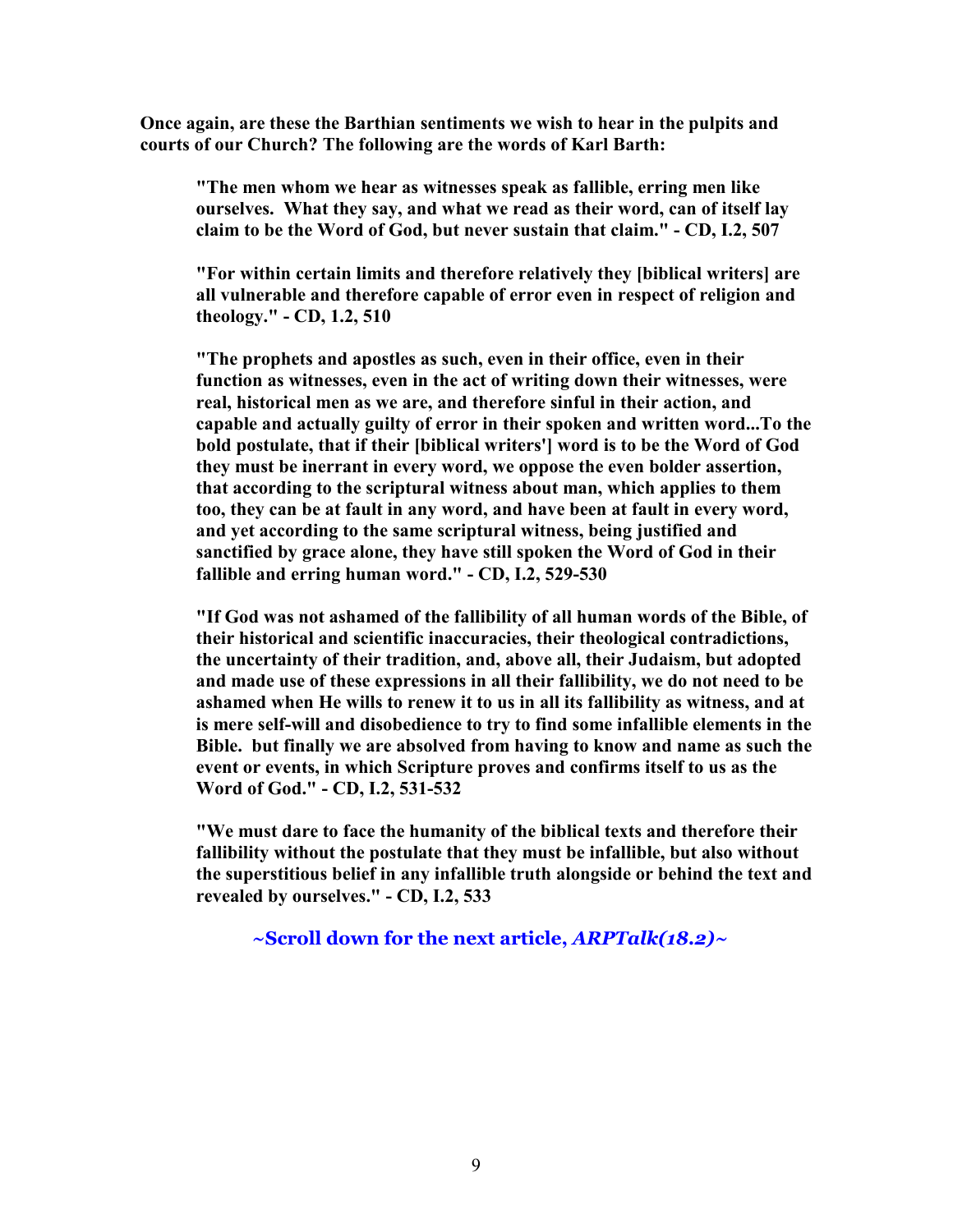

# Erskine Seminary Leadership and

### **Inerrancy**

#### **by Rev. Mark Wright, Pastor, Unity ARP Church**

**Has the leadership of Erskine Theological Seminary sought to mislead the ARP Church regarding the stance of the Seminary faculty on the inerrancy of Scripture? Last year, during the period leading up to the meeting of the General Synod, First Presbytery was to consider a motion from the Rev. Bill Marsh regarding the John Leith Chair at Erskine Seminary. Current Trustee and Seminary Committee Chairman Doug Petersen sent an e-mail to the members of First Presbytery's Theological and Social Concerns Committee contending that the motion was unnecessary because the Seminary faculty had already unanimously affirmed the General Synod's 1979 statement on Scripture. A portion of that message from Petersen reads as follows:** 

Although the Manual of Authorities and Duties only requires that any newly hired administrator or faculty member give "satisfactory evidence of his belief in and adherence to the basic doctrines of evangelical Christianity," the faculty of Erskine Seminary have not only unanimously affirmed their commitment to the Synod's Definition of an Evangelical Christian but also to the Synod's position statements on the inerrancy of Scripture. (See Erskine Seminary "Who We Are" Statement, adopted by the faculty and the Erskine Board in 2006 and revised and unanimously reaffirmed by the Erskine faculty in April 2008.)

**This statement by Petersen is misleading for at least two reasons. First, the Seminary faculty did not unanimously affirm the Synod's 1979 statement that "the Scriptures of the Old and New Testaments are the Word of God without error in all that it teaches." When such affirmation was suggested in the faculty meeting, two**  members of the faculty (Neo-Barthian professors Drs. Burnett and Bush) demurred. **Instead, a motion was made to insert the General Synod's language into the Seminary Catalog but without explicit affirmation by the faculty. This motion then passed unanimously. Second, there was discussion in that very faculty meeting to the effect that the 1979 General Synod statement (which Burnett and Bush would not affirm) was not tight enough to be considered an "inerrancy statement" because it does not use the term "inerrancy." Thus Petersen's representation of the faculty sentiment is inaccurate on two counts—they did not vote to "affirm," and even what**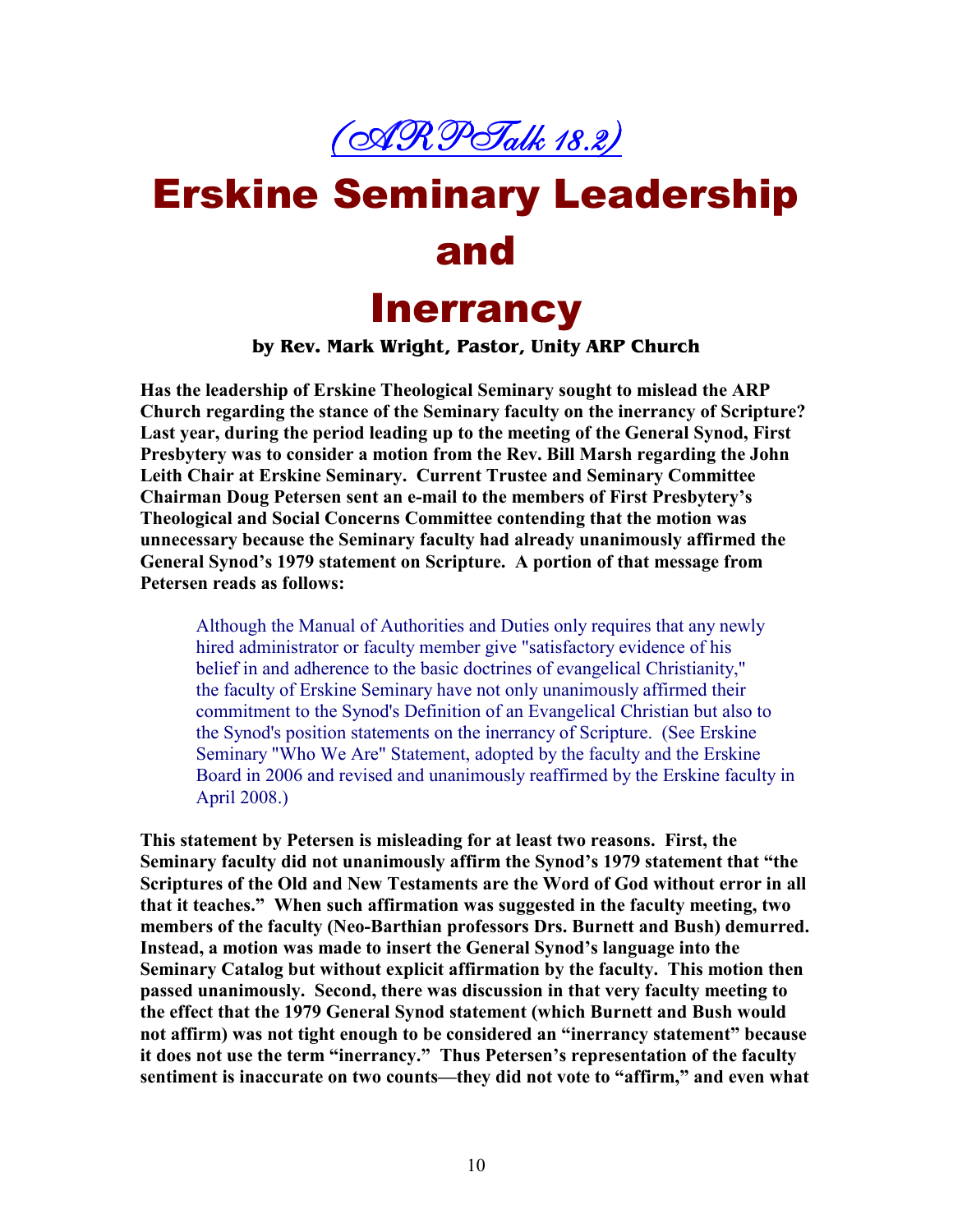**they would not affirm was not regarded, at least by some, as "statements on the inerrancy of Scripture."** 

**At the meeting of the Moderator's Committee on Erskine at the 2008 General Synod**  meeting, Dr. Neely Gaston made the same claim that Petersen had earlier: that the **faculty had affirmed the General Synod's 1979 statement on the authority of Scripture. He was then corrected on this factual point by Dr. R. J. Gore. In short, though Dr. Gaston and Mr. Peterson have sought to give assurance to the ARP Church that there was unanimous Seminary support for the Synod's 1979 statement, such assurances were contrary to the facts.** 

**ow the same story about faculty affirmation has surfaced once again, this time in an article entitled "Karl Barth and My Erskine Seminary Experience," posted on the official Seminary blog (***Erskine Action***) by student Carey Whitman. This article is part of a larger public relations effort by the Seminary intended to quell concerns about the Seminary ("Over the next few days, Erskine Action will publish several articles, letters, and documents that respond in various ways to questions that have been raised about our mission and personnel."). In that article, Whitman responds to information earlier presented in** *ARPTalk* **in this manner:** 

The case of rumors is not so immediately clear. My advice: consider how certain information could have been obtained. Take for instance a recent report that states that Dr. Gaston gave the impression that the entire faculty affirmed the inerrancy of Scripture when there were actually two objections. What is the source of this information?

This supposedly happened in an April 2008 faculty meeting. So I asked myself, "If this was a faculty meeting, then minutes were recorded, right? All minutes would have been approved, with or without objections, at the next meeting." So what does the official record show? Without a great deal of effort I obtained the minutes from the April 2008 meeting. The minutes show that the discussion centered on bringing the statement in line with synod's language. After the discussion, Dr. Bush made the relevant motion and Dr. Gore seconded. The vote was unanimous.

**Like much of Whitman's article, this quoted section is none too clear, but the intent of it is clearly to cast doubts on the corrections to the record offered by the Editor of**  *ARPTalk* **and others. While Whitman does not expressly say that the "unanimous" vote was to affirm the "inerrancy of Scripture," that impression is certainly given. The rest of Whitman's article is equally disappointing; the central thrust of it involves Whitman's claim of nearly total ignorance about Karl Barth, and he concludes from this fact of his own ignorance of Barth that Erskine Seminary does not have a Barth problem!** 

**When Whitman's article appeared (with the imprimatur of the Seminary Administration) with its misleading account of the faculty vote, Dr. R. J. Gore**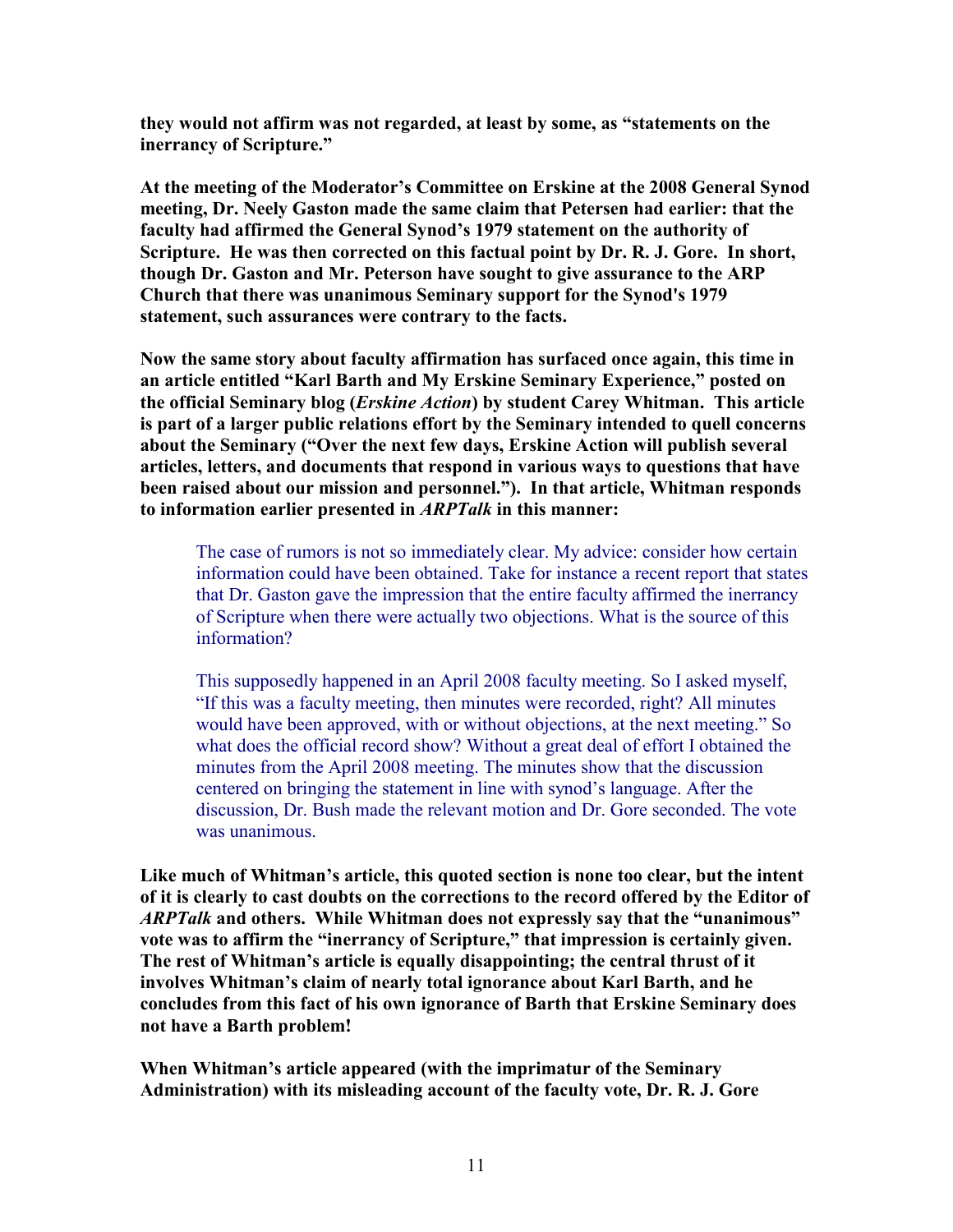**submitted a comment of correction to the Seminary blog site. Without knowing this I emailed Dr. Gore to see if he planned to write an article for the blog. Dr. Gore replied and said he had attempted to post a comment of correction on the blog site. Dr. Gore included that comment in an email to me. To this point, the moderator of Erskine Action (Dr. Michael Bush) has not posted that comment, though other comments have been posted. In Dr. Gore's email to me, he stated that his comments were not private since he was expecting them to be posted publicly. In the interests of full and free discussion, I print his comments here:** 

Since Mr. Whitman has referenced the April 08 faculty meeting, I believe a word of clarification is needed. He wrote: "The case of rumors is not so immediately clear. My advice: consider how certain information could have been obtained. Take for instance a recent report that states that Dr. Gaston gave the impression that the entire faculty affirmed the inerrancy of Scripture when there were actually two objections. What is the source of this information? This supposedly happened in an April 2008 faculty meeting. So I asked myself, 'If this was a faculty meeting, then minutes were recorded, right? All minutes would have been approved, with or without objections, at the next meeting.' So what does the official record show? Without a great deal of effort I obtained the minutes from the April 2008 meeting. The minutes show that the discussion centered on bringing the statement in line with synod's language. After the discussion, Dr. Bush made the relevant motion and Dr. Gore seconded. The vote was unanimous."

I am a bit surprised to know that faculty minutes are not hard to access. I was under the impression that these were not public documents. Nevertheless, that is not really the issue. I would like to give a clearer picture of what transpired. A few years back, as VP and Dean, I had led the faculty to include (as a footnote) references to General Synod's statements on Scripture. This was placed in our "Who We Are" section of the catalog. This was, I hoped, the first step toward getting a strong statement on Scripture—and the faculty's acceptance of that into the catalog. Of course, I moved on to other responsibilities and so did not follow through any further. Meanwhile, during the editorial process of preparing the catalog, these footnotes had dropped out. A motion was made by one faculty member to reinsert these statements in body of the "Who We Are" statement using, if I remember correctly, the word "affirms" to explain the faculty's view of this language. When another faculty member asked, "who is doing this affirming?", VP Gaston said the board, administration and faculty. This was then followed by some discussion, during which two faculty members stated that they would not/could not affirm inerrancy.

There was then some discussion about the language of the General Synod's statements (the old statement- not the statement adopted last summer that affirms inerrancy) and recognition that it did not clearly require inerrancy. Mr. Gaston asked the faculty to take some action. We batted around different verbs to see if we could find a satisfactory verb to replace "affirms." One faculty member